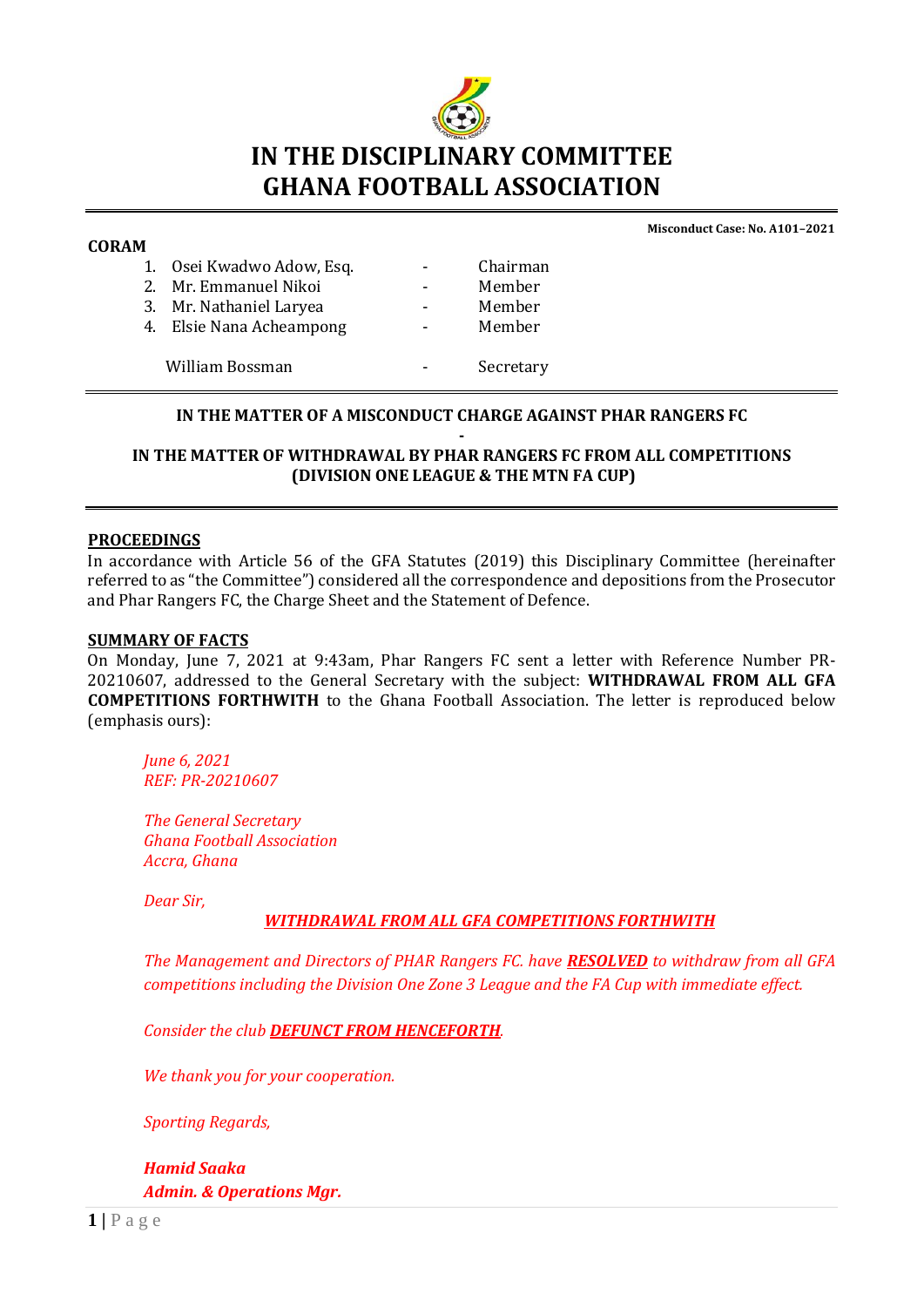The above letter was also posted on the social media platform of Phar Rangers FC, and it received wide circulation in the media, the football fraternity and the general public sending panic in the Division One League Zone 3.

The GFA knowing the effects a withdrawal of a club from the Division One League considering the history of such occurrences in past seasons and the potential of derailing the progress made in the Division One League this season, immediately set in motion the implementation of the relevant regulations on the subject matter.

The GFA at 3:19pm on the same day published on its website that it shall activate the regulations in a story headlined - **GFA TO ACTIVATE REGULATIONS ON PHAR RANGERS FC'S WITHDRAWAL.**

The statement on the GFA website read as follows:

# **GFA TO ACTIVATE REGULATIONS ON PHAR RANGERS FC'S WITHDRAWAL**

*The Ghana Football Association (GFA) has received a letter from Division One League side* Phar Rangers FC *announcing their decision to withdraw from all GFA Competitions with immediate effect.*

*In the said letter, dated June 7, 2021, the Club stated that it should be considered as defunct henceforth.*

*The GFA will* **ACCORDINGLY ACTIVATE** *the appropriate provisions in the GFA Rules & Regulations relating to the matter.*

Phar Rangers FC *is currently placed 14th on the Division One League Zone Three league table.*

The GFA considered the letter and promptly triggered the process by informing the Disciplinary Committee of the withdrawal letter from Phar Rangers FC, the GFA Prosecutor and all relevant Committees including the Competitions Department, the Division One League Committee, and the Referees Committee.

On June 8, 2021, the Prosecutor drafted a Charge Sheet in relation to the withdrawal from all competitions by Phar Rangers FC and emailed it to the Secretary of the Disciplinary Committee which was served on the club the next day – June 9, 2021.

On June 9, 2021 at 12:15pm, the club wrote a letter to the GFA with the subject **RE: WITHDRAWAL FROM ALL GFA COMPETITIONS FORTHWITH** as follows:

## *09/06/2021*

*The General Secretary Ghana Football Association Accra, Ghana*

*Dear Sir,* 

# *RE: WITHDRAWAL FROM ALL GFA COMPETITIONS FORTHWITH*

*Upon several stakeholder engagements and calls for us to reconsider our position in the public interest, we hereby rescind our earlier decision and withdraw the previous letter.* 

*We are aware of the repercussions to the other clubs and the league as a whole. These and other factors have resulted in the need to rescind the decision in the interest of Ghana football. This letter supersedes the earlier one sent to the GFA.* 

*We thank GHALCA especially and all those who intervened in diverse ways and took time to address our challenges.*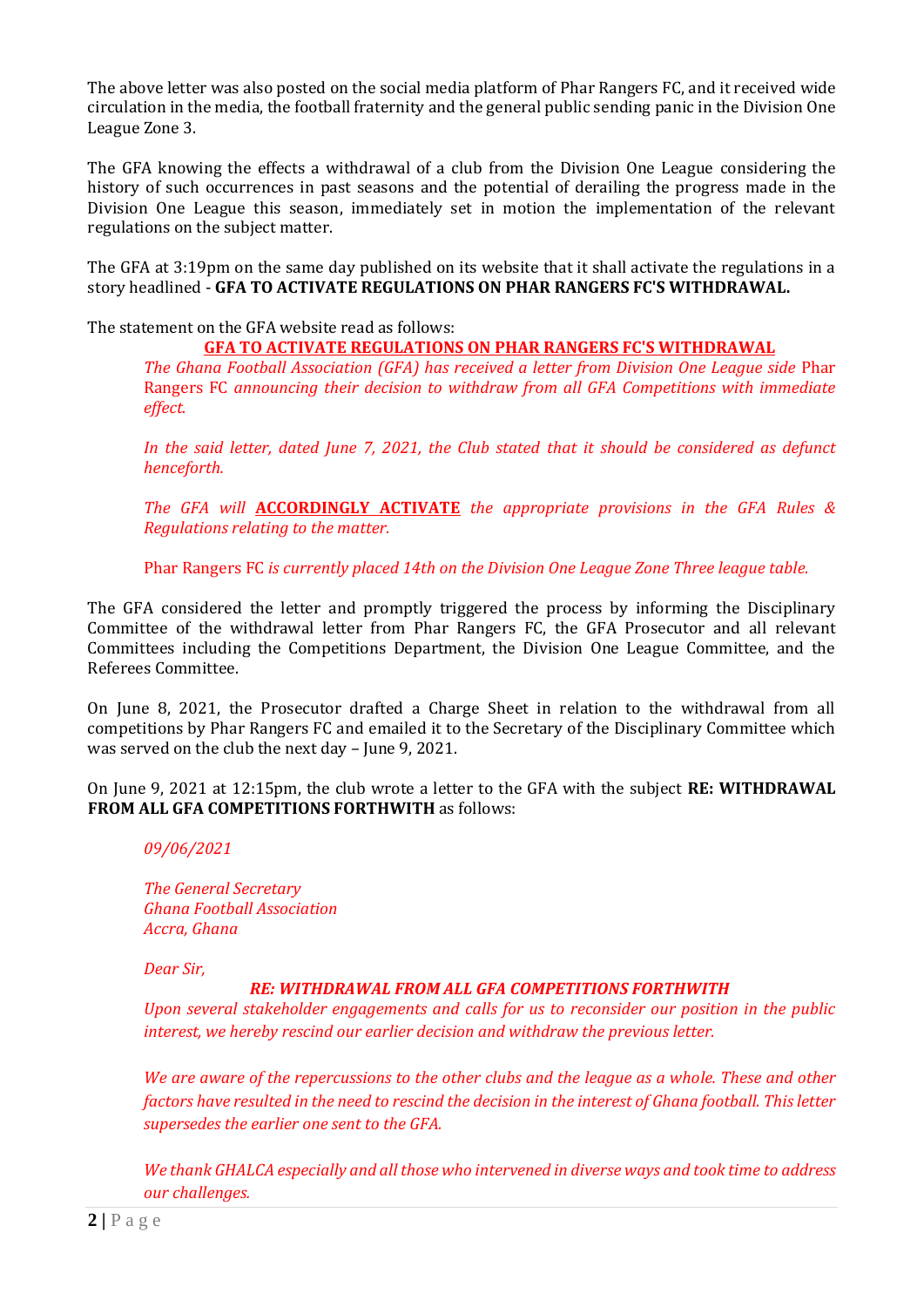*We thank you for your cooperation.* 

*Sporting Regards,*

*Hamid Saaka Admin. & Operations Mgr.*

The Committee also takes judicial notice of two letters sent by Ghana League Clubs Association (GHALCA) on the subject matter.

#### **THE CHARGE SHEET**

Phar Rangers FC was charged with two counts as per the Charge Sheet as follows:

### **CHARGE SHEET**

**08/06/2021** Case ID No: GFA-CI-21-DC-094

**CLUB SECRETARY PHAR RANGERS FC**

### **CHARGES AGAINST PHAR RANGERS FC IN RELATION YOUR WITHDRAWAL FROM ALL GHANA FOOTBALL ASSOCIATION'S COMPETITIONS**

#### **COUNT 1**

#### **Statement of Offence**

Phar Rangers FC is hereby charged for a breach of Article 13(1), 13(2), 13(3), and 13(4) of the GFA Division One League Regulations, 2019.

#### **Particulars of the Offence**

Phar Rangers FC: You, on June 7, 2021, in your letter to the Ghana Football Association, withdrew from all Ghana Football Associations Competitions without just cause after the 2020/21 Division League had started.

## **COUNT 2**

#### **Statement of Offence**

Phar Rangers FC is hereby charged for a breach of Article 7(d) of the GFA FA Cup Regulations, 2019.

## **Particulars of the Offence**

Phar Rangers FC: You, on June 7, 2021, in your letter to the Ghana Football Association on your withdrawal from all Ghana Football Association's Competitions, failed to give satisfactory reason for the withdrawal from the 2021 FA Cup competition.

#### **DEFENCE**

In the Statement of Defence, the club pleaded NOT GUILTY to the charges. The full response is as follows:

## *RESPONSE TO CHARGES AGAINST PHAR RANGERS*

*We refer to the charge sheet from the GFA dated June 8, 2021 and received by the club on June 9, 2021 at 15:04hrs.* 

*Kindly be informed that the club pleads NOT GUILTY to the charges and wish to avert your mind to a letter sent to the GFA on June 9, 2021 11:42 am indicating its position to rescind the decision to withdraw from all GFA Competitions(find letter attached). It is imperative to note that the letter*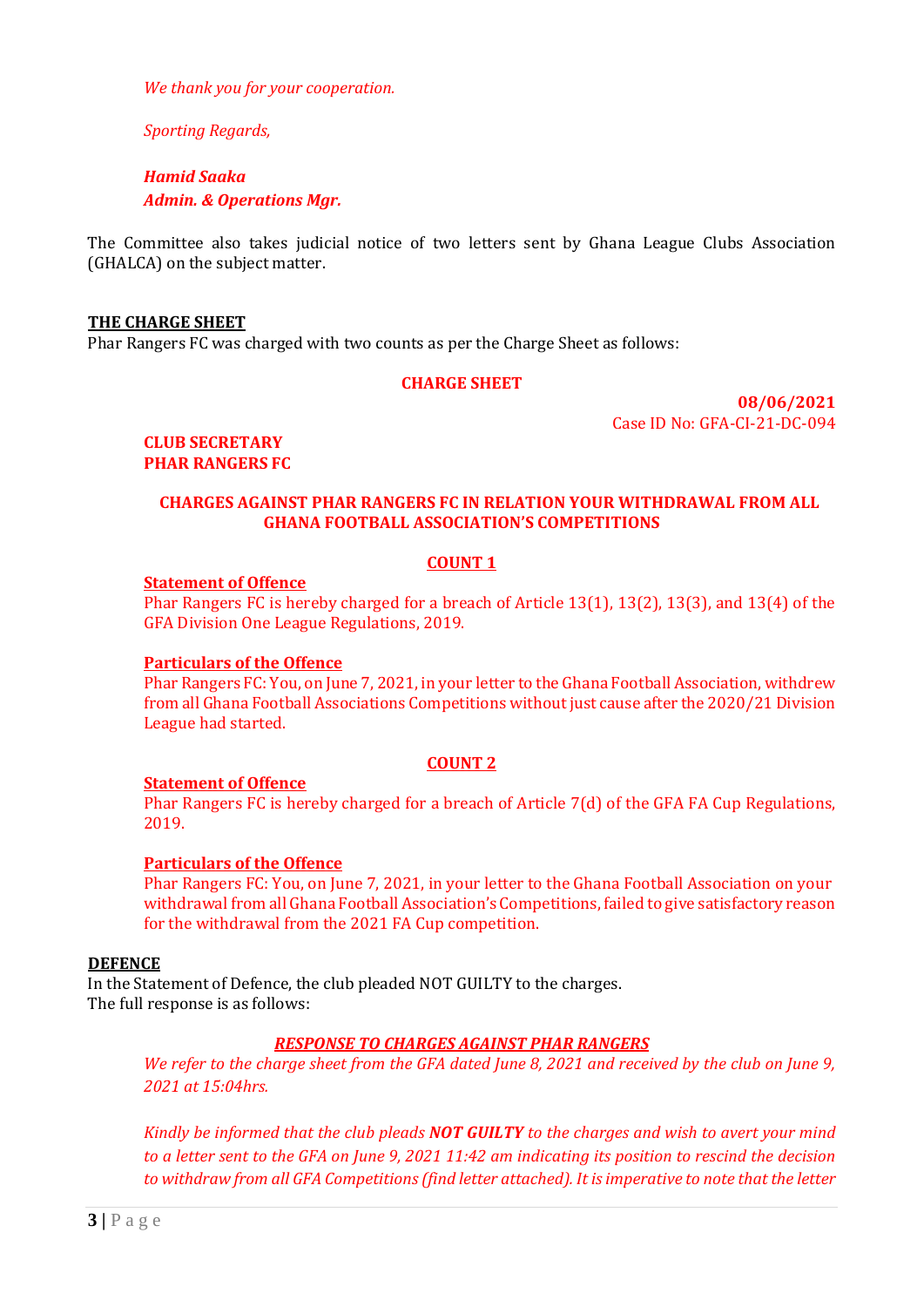*was sent before the charge sheet was sent, unless the GFA is ignoring the letter to rescind our decision.* 

*For the avoidance of doubt, we wish to repeat that the club has rescinded its decision to withdraw from all GFA Competitions. We standby for any further directive on this matter.* 

*Yours sincerely,*

*Sporting Regards, Hamid Saaka Admin. & Operations Mgr.*

### **PROCEEDINGS AND FINDINGS**

The Committee examined the depositions in the Charge Sheet, the Statement of Defence of Phar Rangers FC and all the correspondence in this matter.

In respect of the Charge, the relevant provisions are 13(1), 13(2), 13(3), 13(4) and 13(5) of the GFA Division One League Regulations, 2019 and Article 7(d) of the FA Cup Regulations are very relevant provisions to this matter.

The relevant provisions of the Division One League Regulations state as follows:

### *Article 13. Withdrawal of clubs from competitions/matches*

- *1. A club SHALL be liable for misconduct if it withdraws from a competition after the competition has started WITHOUT JUST CAUSE.*
- *2. Any club intending to withdraw from any competition must give notice of its intention to do so to the GFA not later than fourteen (14) days before the commencement of the competition. Should a club fail to comply with this Regulation the Association shall have the power to compel such offending club to refund any expenses incurred and take such further action as it may deem fit.*
- *3. Without prejudice to any provision in these Regulations, the Disciplinary Committee shall have the right to take appropriate disciplinary decisions, including but not limited to an imposition of a ban or a demotion against any club which withdraws from a competition or fails to honour any match without just cause and may also, ban officials of the club from taking part in football activities for a specified period.*
- *4. A club failing to give satisfactory reason for withdrawing without first obtaining the consent of the Association, shall not be allowed to enter the competition for a number of seasons to be determined by the GFA.*
- *5. Where a club withdraws from the league after it has started, any match which that club is scheduled to play shall be considered forfeited and accordingly three (3) points and three (3) goals shall be awarded in favour of the opposing club.*

These provisions are very clear and unambiguous.

It is very clear from Article 13(1) of the Division One League Regulations that for the charge to succeed, the prosecution must prove that:

- *a. the club has expressly written to withdraw from the competition;*
- *b. that the withdrawal was undertaken when the competition had already started; and*
- *c. that the withdrawal was without just cause.*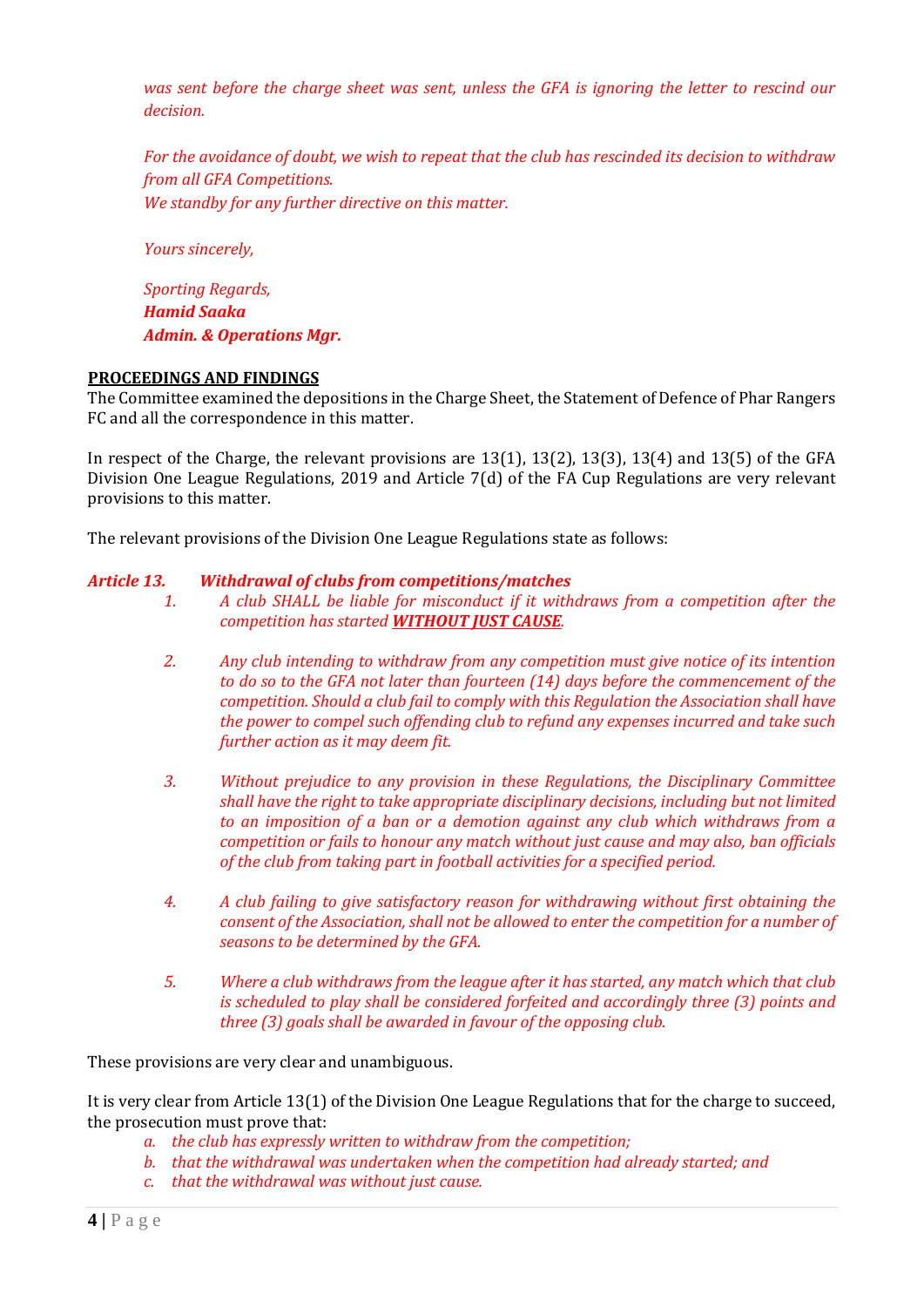Article 13(2) and 13(4) of the Division One League Regulations provides all clubs with the process by which clubs can withdraw from a competition including first obtaining consent from the GFA.

It must be noted that once the above conditions or requirements have been undertaken, it is incumbent on this Committee to conclude that the club has withdrawn from the competitions and imposes the necessary sanctions because of the mandatory **"SHALL"** in the provision.

It must be noted also that irrespective of what the Committee thinks of the said provision, the Committee is duty bound to apply the express provisions.

For requirement or ingredient (a) above, it is not in doubt that the club wrote and withdrew "**FROM ALL COMPETITIONS FORTHWITH"** indicating that the Board has passed a Board Resolution and also informed all and sundry that the club was **DEFUNCT**.

It is worthy of note that the club did not challenge this assertion from the GFA Prosecutor but rather stated that the club, considering the repercussions on the other clubs and the league wishes to rescind its decision.

It must be stated that a withdrawal of a club from all competitions is not a light-hearted matter of fancy especially for a reason that the club is defunct. The consequences of a club being defunct and a Board Resolution to withdraw from all competitions must not be lost on anyone in association football. Withdrawals from the Division One League during the crucial stages of the  $2<sup>nd</sup>$  round has been deployed to disrupt the competitiveness and sporting integrity of the competition in the past, a season for the promulgation of the new provisions. One club would not be allowed to destroy the good efforts and investments of the collective.

The consequences include but not limited to expulsion, club ban, refund any expenses incurred by the GFA on the club such as referee fees, refund of sponsorship, bans for club shareholders and directors and declaring the players of the defunct club as flouting players.

It is the holding of this Disciplinary Committee that once the letter was received and the process was triggered, the withdrawal was effective. Thereafter, any change of mind is a matter of plea rather than a right which may or may not be permitted.

We daresay that after considering the full contents of the Statement of Defence of Phar Rangers FC carefully, this Committee finds no trace whatsoever of the Board Resolution or any statement on the defunct position of the club. The club rather used words to the effect that in the mind of the club, the club had already withdrawn but wishes to change their mind by rescinding the withdrawn position because of the effect on other clubs and the league.

It is the considered position of this Committee that an attempt to avoid the above consequences can never be considered as just cause. It is very clear that the club did not seek the consent of the GFA before withdrawing as required by Article 13(4) of the Division One League Regulations.

The Disciplinary Committee is satisfied with the evidence before it that the conduct of Phar Rangers FC amounts to a breach of regulations and shall accordingly apply the necessary sanctions against Phar Rangers FC. Withdrawal without just cause has been the bane of the Division One League over time.

This Committee is also mindful of Article 13(5) of the Division One League Regulations and consequently shall make the necessary consequential orders to that effect. The said regulation states as follows:

# *13(5) "Where a club withdraws from the league after it has started, any match which that club is scheduled to play shall be considered forfeited and accordingly three (3) points and three (3) goals shall be awarded in favour of the opposing club.".*